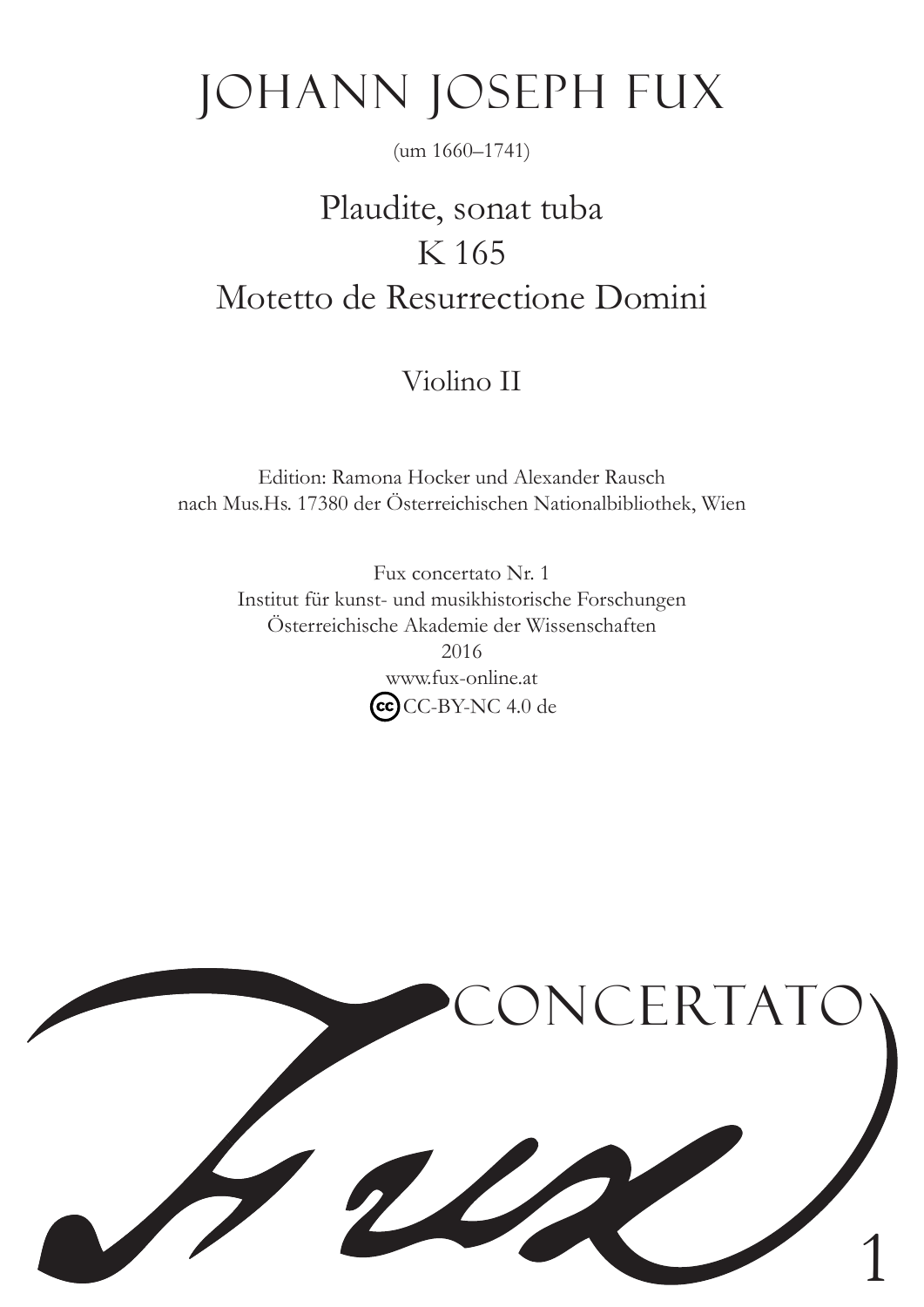2 Violino II

### **Plaudite, sonat tuba (K 165)**

Johann Joseph Fux

Allegro "Plaudite" (T. 1-20) tacet



"Plaudite" da Capo (tacet)



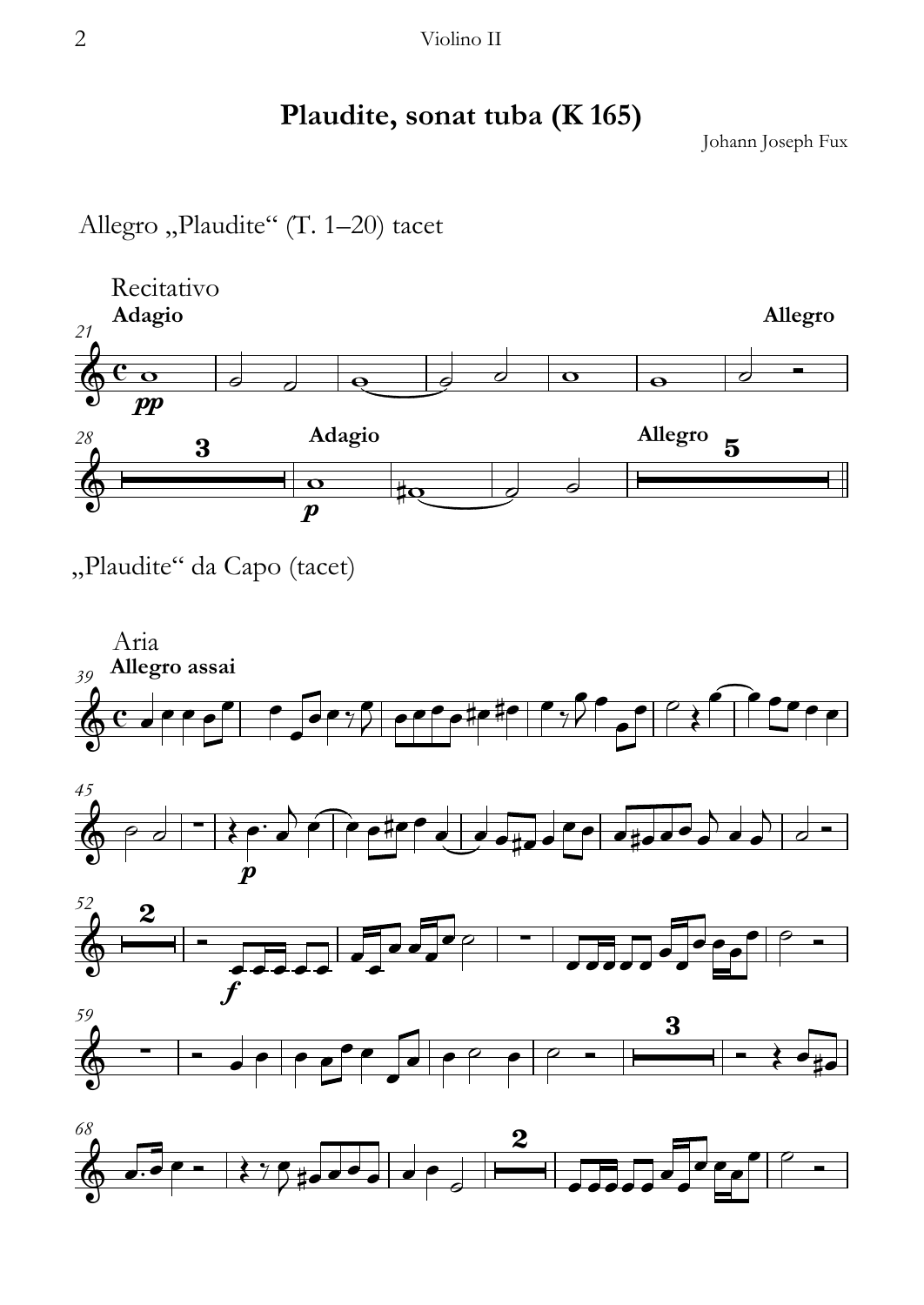







Da Capo sino al segno  $\cap$ 



Aria "O peccator" (T. 134-204) tacet